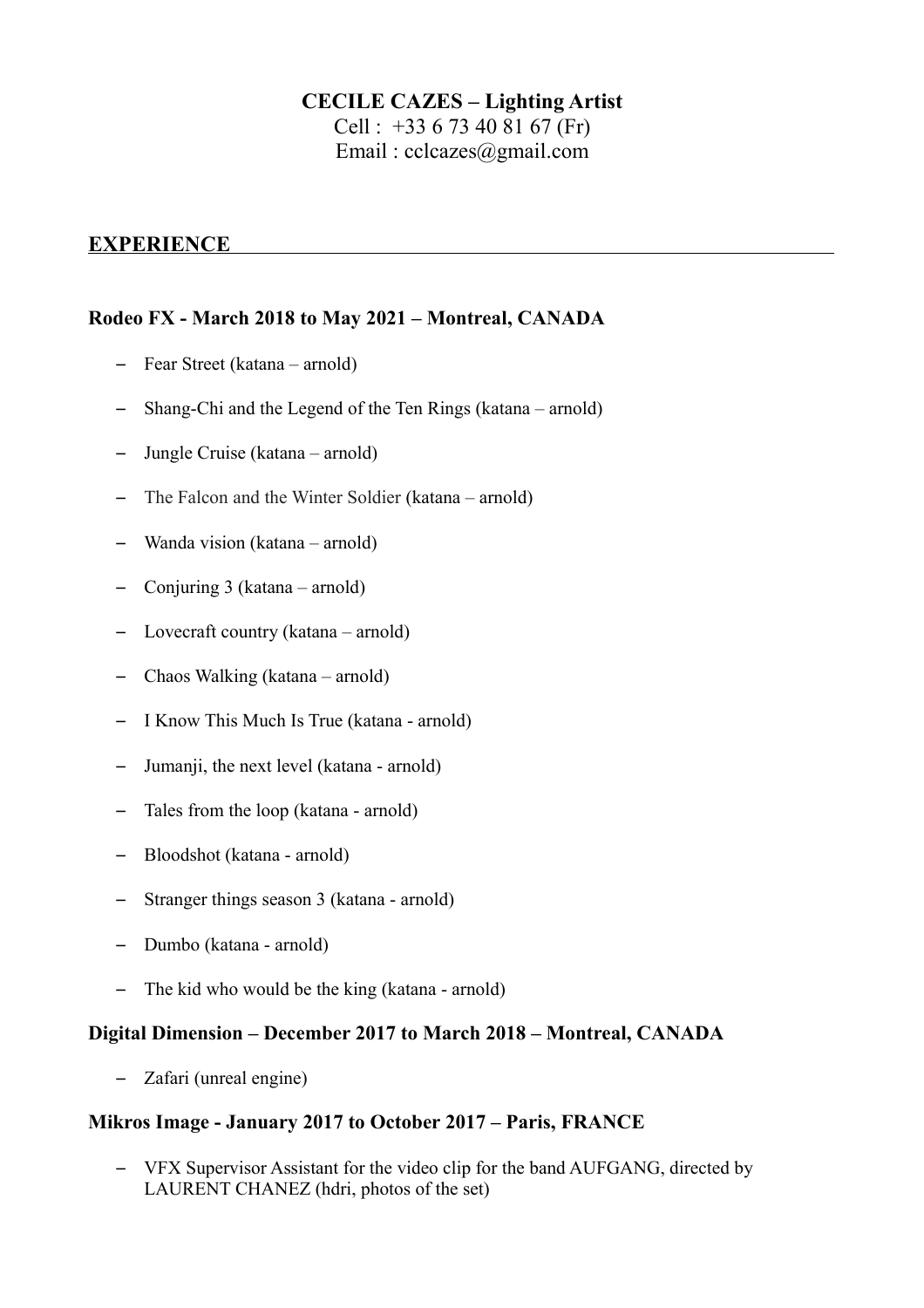- Paco Rabanne (shading, lighting, comp maya, arnold, nuke)
- Orange (lighting maya, arnold)
- Duracell (lighting, comp maya, arnold, nuke)
- $-$  Canal + (maya, arnold)
- Harpic, Lysol, Cillit Bang (shading, lighting maya, arnold)

#### **One More – November 2016 to January 2017 – Paris, FRANCE**

– Schwarzkopf (modelling, texturing, lighting, motion design - photoshop, maya, arnold, nuke)

#### **Mac Guff Ligne – October 2016 to November 2016 – Paris, FRANCE**

– ARTE Documentary (texturing – photoshop)

## **Phantom Studio – Intern Job – January 2015 – Montpellier, FRANCE**

– Architecture project : residential area (modeling – maya)

## **EDUCATION**

#### **ARTFX, School of Visual Effects – 2012 to 2016 – Montpellier, FRANCE** Master in Animation and Visual Effects

## **Georges Pompidou High School – 2009 to 2012 – Castelnau-Le-Lez, FRANCE**

Degree : Bachelor of Economics and Social Sciences

## **SOFTWARE**

#### **Primary**

- Katana
- Maya
- Arnold
- Vray
- Photoshop
- Nuke